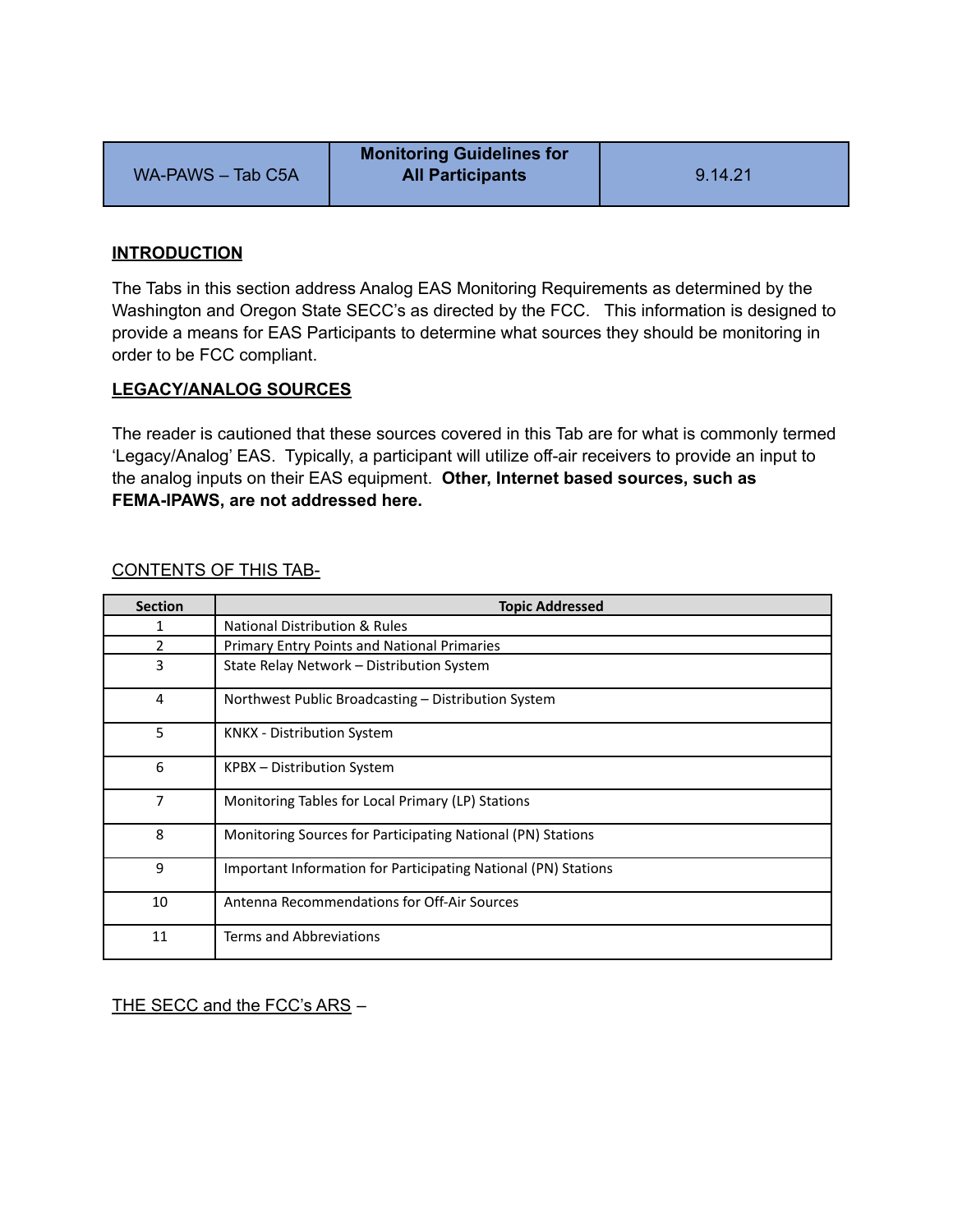It is important to understand that information regarding the Monitoring Assignments for LP and Distribution System is conveyed to the FCC via their Alert Reporting System (ARS) and, thereby, becomes part of the FCC's Washington State EAS Plan.

For a more complete understanding of the role of the FCC in regulating the EAS, Please refer to Part 11 of the Commissions Rules available at – [https://www.govinfo.gov/app/details/CFR-2010-title47-vol1/CFR-2010-title47-vol1-part11.](https://www.govinfo.gov/app/details/CFR-2010-title47-vol1/CFR-2010-title47-vol1-part11)

# *[Section 1*]

# **NATIONAL DISTRIBUTION & RULES**

## **NATIONAL SOURCES**

PEP's SiriusXM NPR Affiliates Premiere Affiliates

## **DISTRIBUTION SYSTEMS**

State Relay Network (SRN, SP & NP) NWPB – (Statewide NP) KNKX – (Western Washington NP) KPBX – (Northeastern Washington NP)

## **LP - LOCAL PRIMARY STATIONS**

Two or more per Operational Area (See Tab B9)

### **PN - PARTICIPATING NATIONAL FACILITIES**

Those that are not LP's (Radio/TV/Cable)

### **THE RULES**

**Distribution Systems must monitor two or more National Sources as determined by the SECC**

**LP's must monitor two or more National Sources as determined by the SECC**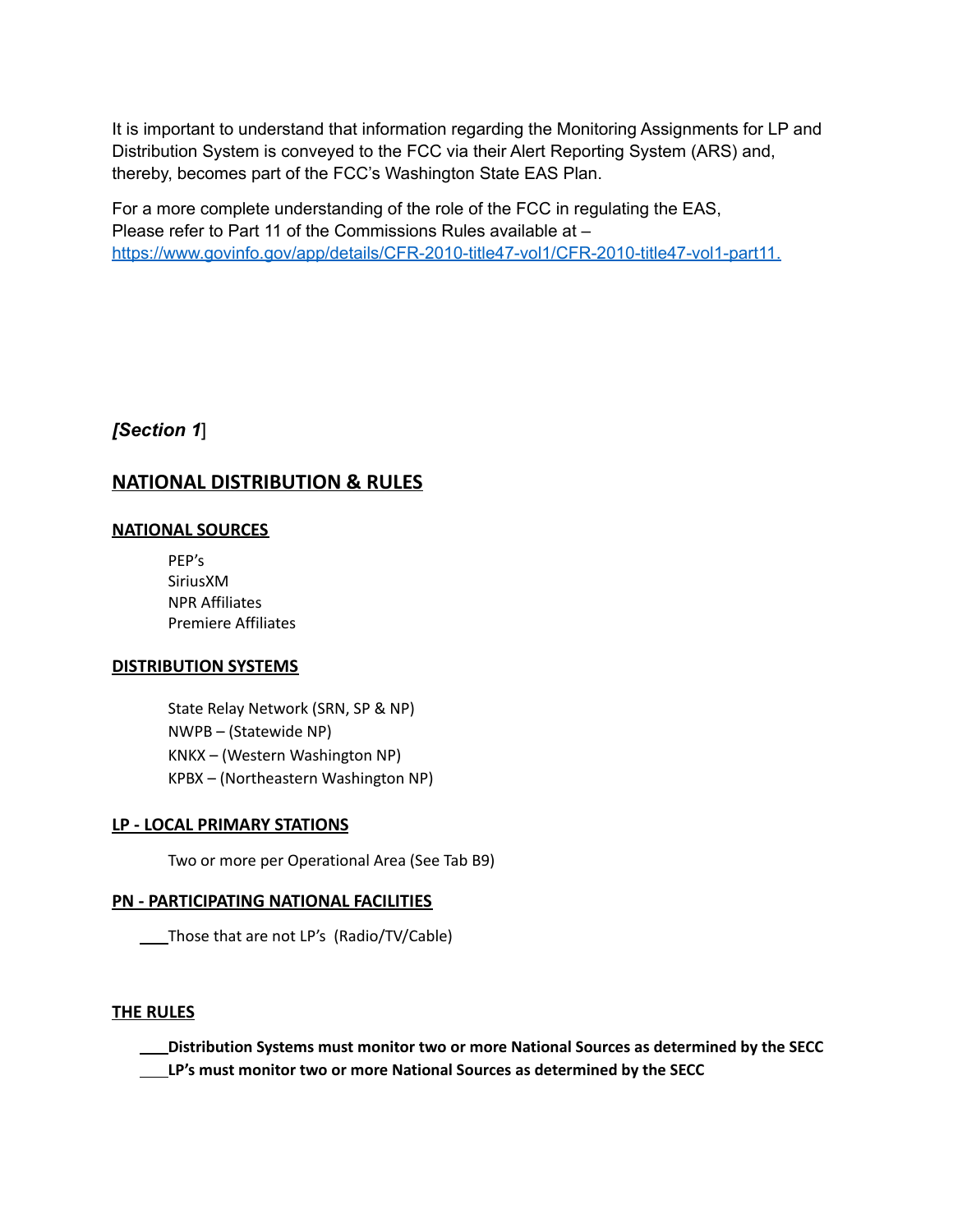**PN's must monitor two or more LP's**

### **THE EXCEPTIONS**

- **PN's may, additionally, monitor National Sources directly**
- **PN's may, additionally, monitor Distribution Systems directly**

### **[***Section 2***]**

### **Primary Entry Points (PEP's) and National Primaries (NP's)**

#### **PRIMARY ENTRY POINT (PEP) WASHINGTON**

There is one PEP Radio Station in Washington State – 710 - KIRO-AM- Seattle

#### **PRIMARY ENTRY POINTS (PEP) OREGON**

There are multiple PEP Radio Stations in Oregon State

Participants along the southern portion of Washington State may monitor the following PEP stations in Oregon that are affiliated with Oregon Public Broadcasting (OPB):

- o 89.7- KOAC- FM Astoria
- o 91.5- KOPB-FM Portland
- o 89.7- KOTD The Dalles
- o 90.1- KHRV Hood River
- o 90.9- KRBM Pendleton

#### **PREMIERE SATELLITE NETWORK (NP)**

National EAS messages are received on Premiere Satellite Receivers 'FEMA Channel' This channel must be connected to an input of the associated station's EAS equipment

Stations that are so connected are to advise the SECC to become recognized as a National Primary Source.

More info - <http://engineering.premiereradio.com/files/pages/XDSDocsMan.html>

#### **NPR (NP)**

National EAS messages are received on NPR Satellite Receivers 'Squawk Channel'

This channel must be connected to an input of the associated station's EAS equipment

Stations that are so connected are to advise the SECC to become recognized as a National Primary Source. (NP)

**SIRIUS/XM SATELLITE RADIO (NP)**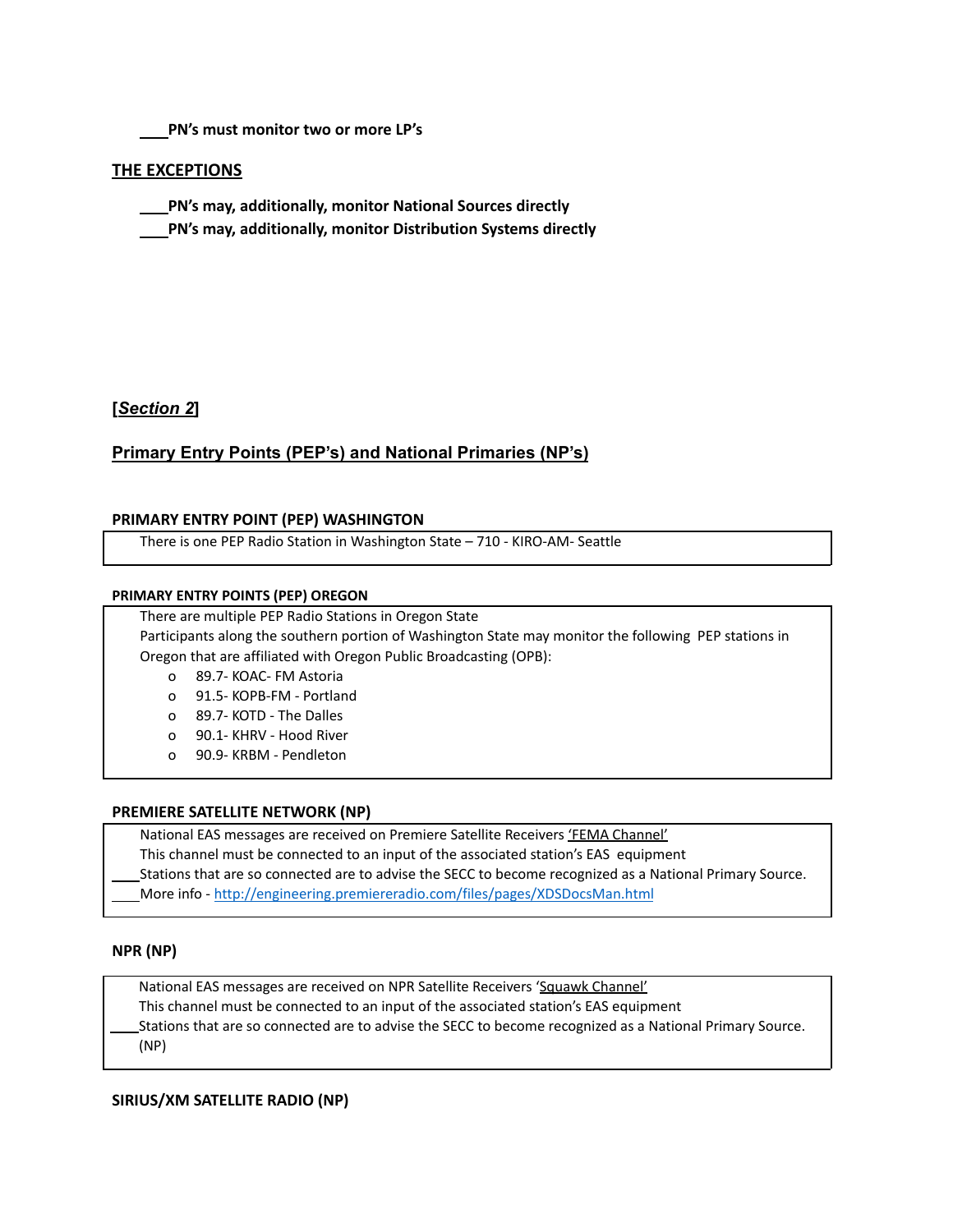National EAS messages are received on Sirius/XM Satellite Receivers 'Barker Channel' This channel must be connected to an input of the associated station's EAS equipment Stations that are so connected are to advise the SECC to become recognized as a National Primary Source. (NP)

### **NATIONAL WEATHER SERVICE (NWS) TRANSMITTERS (NWR)**

In the future, NWR facilities will be able to broadcast certain FEMA/IPAWS sourced alerts and warnings using Non-Weather Emergency Messages (NWEM) via AWIPS in each NWS forecast office. See Tab B-11 for additional updated information.

## **[***Section 3***]**

## **Washington – State Relay Network (SRN)**

### **STATE RELAY NETWORK (SRN) STATE PRIMARY (SP) – 155.475 MHz**

The sole entry point for the SRN is the Washington Emergency Management Division (WEMD) facility at Camp Murray. Here WEMD can launch EAS Messages, via the SRN, that reach the State, as such, is classified as a State Primary (SP) WEMD also automatically relays – KIRO-AM (The PEP) as well as KNKX (FM) which is a source of

NPR-Squawk. This qualifies the SRN to be a NP Relay

The SECC has assigned the SRN to be monitored by LP's in some cases, we encourage all stations to monitor the SRN

For those in much of Western Washington, they also relay Seattle NWR EAS encoded messages. See Tab-C4 for Map showing SRN transmitter locations

#### **STATE RELAY NETWORK Transmitter Locations –**

| <b>Site Name</b> | Location                 | <b>Additional Information</b>                       |
|------------------|--------------------------|-----------------------------------------------------|
| Mt Ellis         | West Clallam County      | North of Forks                                      |
| Nasselle         | Southern Pacific County  | East of Longbeach- North of Astoria, Oregon         |
| Galbraith Mt     | <b>Whatcom County</b>    | Often called Lookout Mountain - South of Bellingham |
| Gold Mt          | Kitsap County            | West of Bremerton                                   |
| Boistfort Pk.    | <b>West Lewis County</b> | SW of Centralia/Chehalis. Often called Baw-Faw      |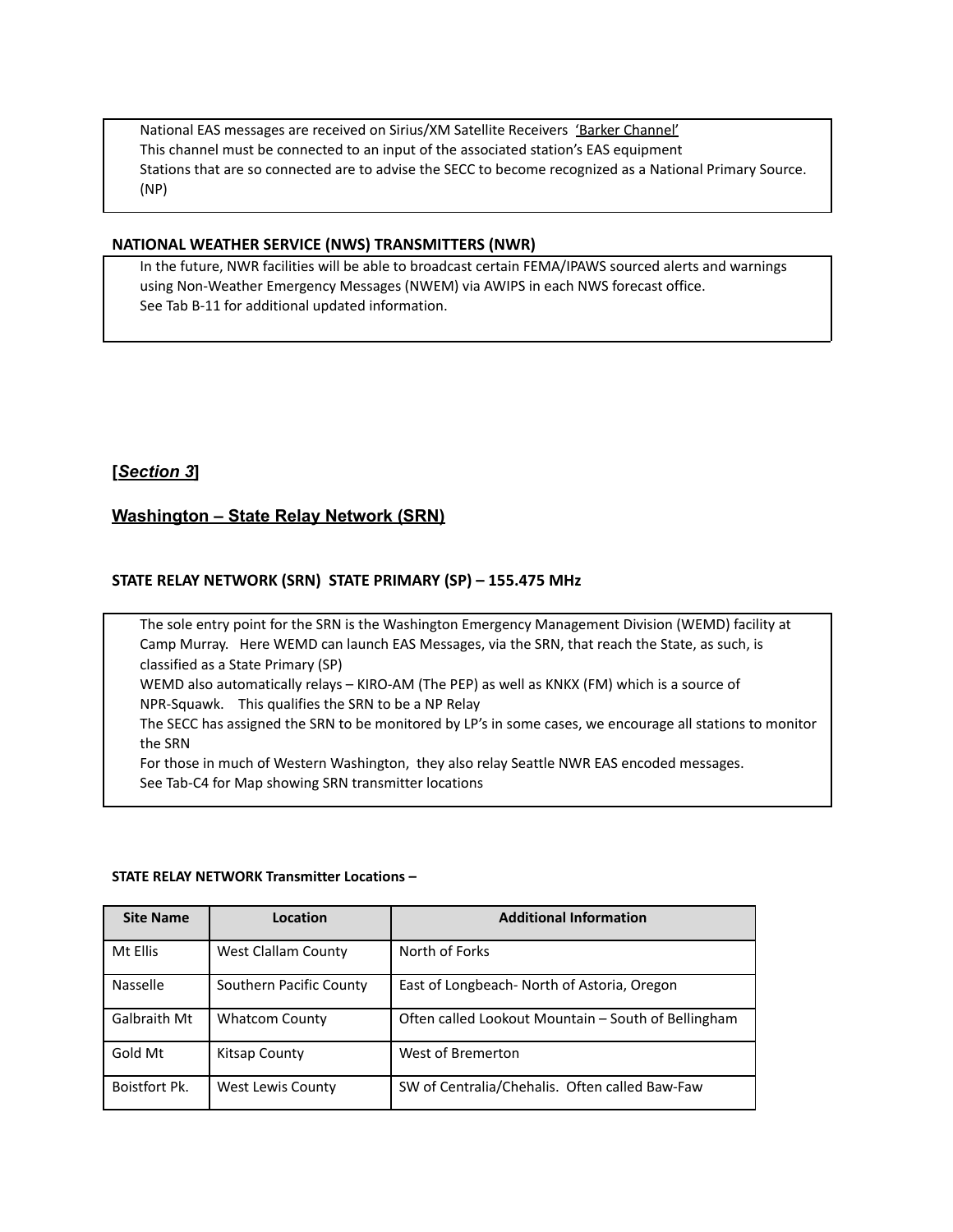| Burch Mt             | Chelan County         | North of Wenatchee                              |
|----------------------|-----------------------|-------------------------------------------------|
| <b>Sunny Slope</b>   | Yakima County         | South of Mabton                                 |
| Joe Butte            | <b>Benton County</b>  | SE of Tri-Cities                                |
| <b>Stacker Butte</b> | Skamania County       | In the Columbia Gorge, NE of The Dalles, Oregon |
| Mt Spokane           | North Spokane County  | North of Spokane                                |
| Steptoe Butte        | <b>Whitman County</b> | North of Colfax                                 |

## **[***Section 4***]**

## **Northwest Public Broadcasting (NWPB) - Distribution System**

### **NORTHWEST PUBLIC BROADCASTING (WSU)**

NWPB monitors and automatically relays 3- PEP's: NPR/Squawk, Sirius/XM & the SRN This enables an NWPB Radio station to be used as a NP Relay or Distribution System. The SECC may assign specific NWPB Radio Stations to be monitored by LP's in certain Operational Areas PN's are encouraged to monitor these sources For a listing of NWPB Radio Transmitters – see the following table.

### **NWPB Radio Stations –**

| Location   | <b>Frequency</b> | <b>Call Sign</b> | <b>Operational Areas</b> |
|------------|------------------|------------------|--------------------------|
| Bellingham | 91.7             | <b>KZAZ</b>      | North Puget Sound        |
| Chehalis   | 88.9             | <b>KSWS</b>      | Lewis                    |
| Clarkston  | 90.5             | <b>KNWV</b>      | Inland Northwest (South) |
| Cottonwood | 90.1             | KNW <sub>0</sub> | Inland Northwest (South) |
| Ellensburg | 90.7             | <b>KNWR</b>      | Kittitas/North Central   |
| Forks      | 91.5             | <b>KNWU</b>      | Clallam (West)           |
| Manson     | 88.3             | <b>KHNW</b>      | North Central            |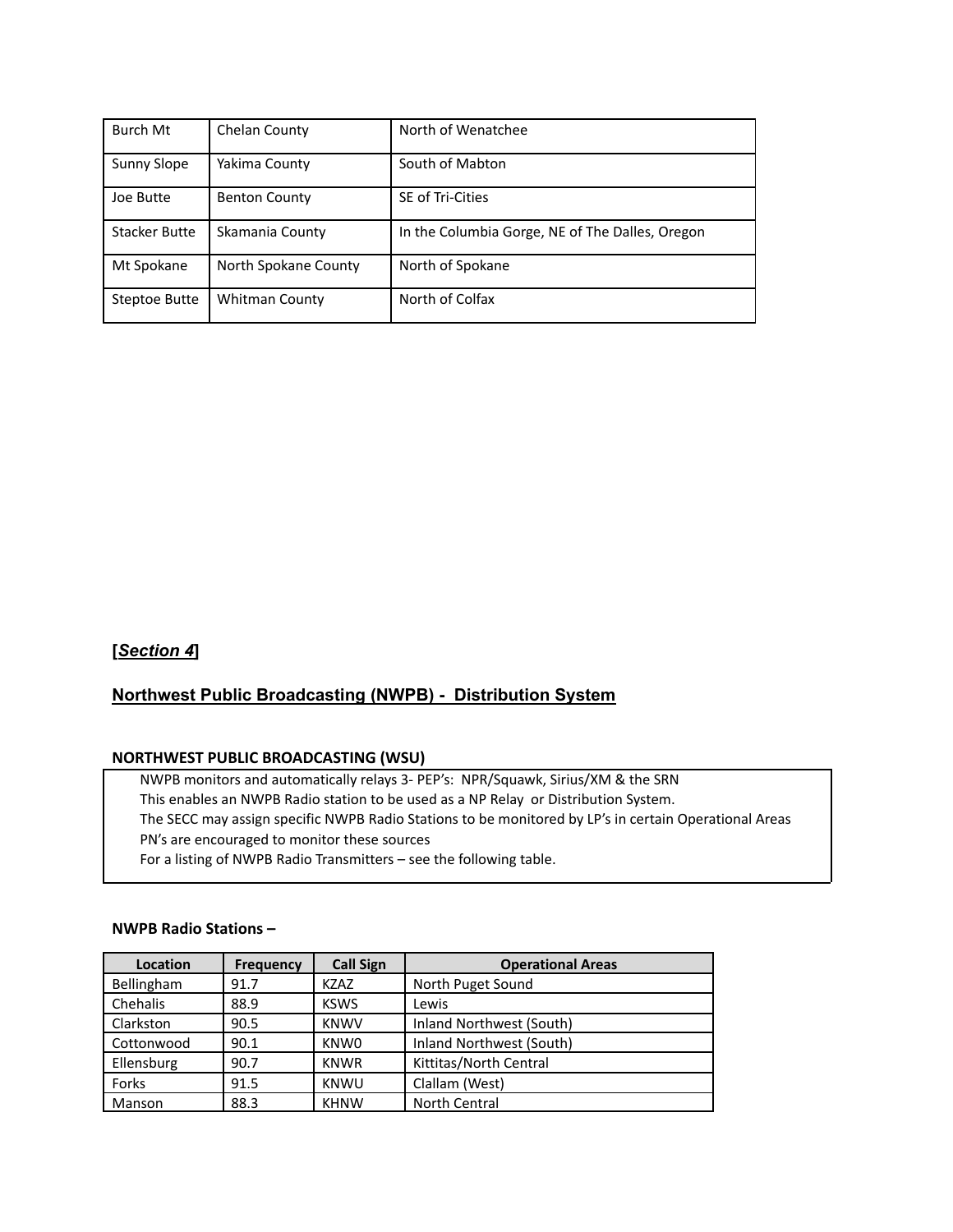| Moscow, ID   | 91.7 | <b>KRFA</b> | Inland Northwest (South)   |
|--------------|------|-------------|----------------------------|
| Moses Lake   | 91.5 | <b>KLWS</b> | North Central              |
| Mt Vernon    | 89.7 | <b>KMWS</b> | North Puget Sound          |
| Omak         | 90.1 | <b>KOWS</b> | Okanogan                   |
| Port Angeles | 90.1 | <b>KNWP</b> | Clallam (East)             |
| Pullman      | 1250 | <b>KWSU</b> | Inland Northwest (South)   |
| Tacoma       | 90.9 | <b>KVTI</b> | <b>Central Puget Sound</b> |
| Tri-Cities   | 89.1 | <b>KFAE</b> | Columbia Basin             |
| Walla Walla  | 89.7 | <b>KLWS</b> | Columbia Basin             |
| Yakima       | 88.5 | <b>KYVT</b> | Yakima                     |
| Yakima       | 90.3 | <b>KNWY</b> | Yakima                     |

#### **Note – NWPB also operates a number of Translators.**

**See - <https://www.nwpb.org/about-us/> for a complete listing.**

### **[***Section 5***]**

### **KNKX - Distribution System**

#### **KNKX – Tacoma/Seattle**

KNKX monitors and automatically relays –PEP's – NPR/Squawk and KIRO-AM (Seattle PEP) This enables KNKX to be used as a NP Relay or Distribution System. The SECC may assign specific KNKX Affiliated Radio Stations and Translators to be monitored by LPs in

certain Operational Areas.

PN's are encouraged to monitor these sources.

KNKX Sources may be listed KNKX even if the local transmitters call letters are different. For a listing of KNKX Radio Transmitters – see the following table.

### **KNKX Radio Stations –**

| Location          | Frequency | <b>Call Sign</b> | <b>Operational Area</b> |
|-------------------|-----------|------------------|-------------------------|
| Aberdeen          | 100.9     | K265DP           | Gravs Harbor            |
| <b>Bellingham</b> | 88.7      | K204BI           | North Puget Sound       |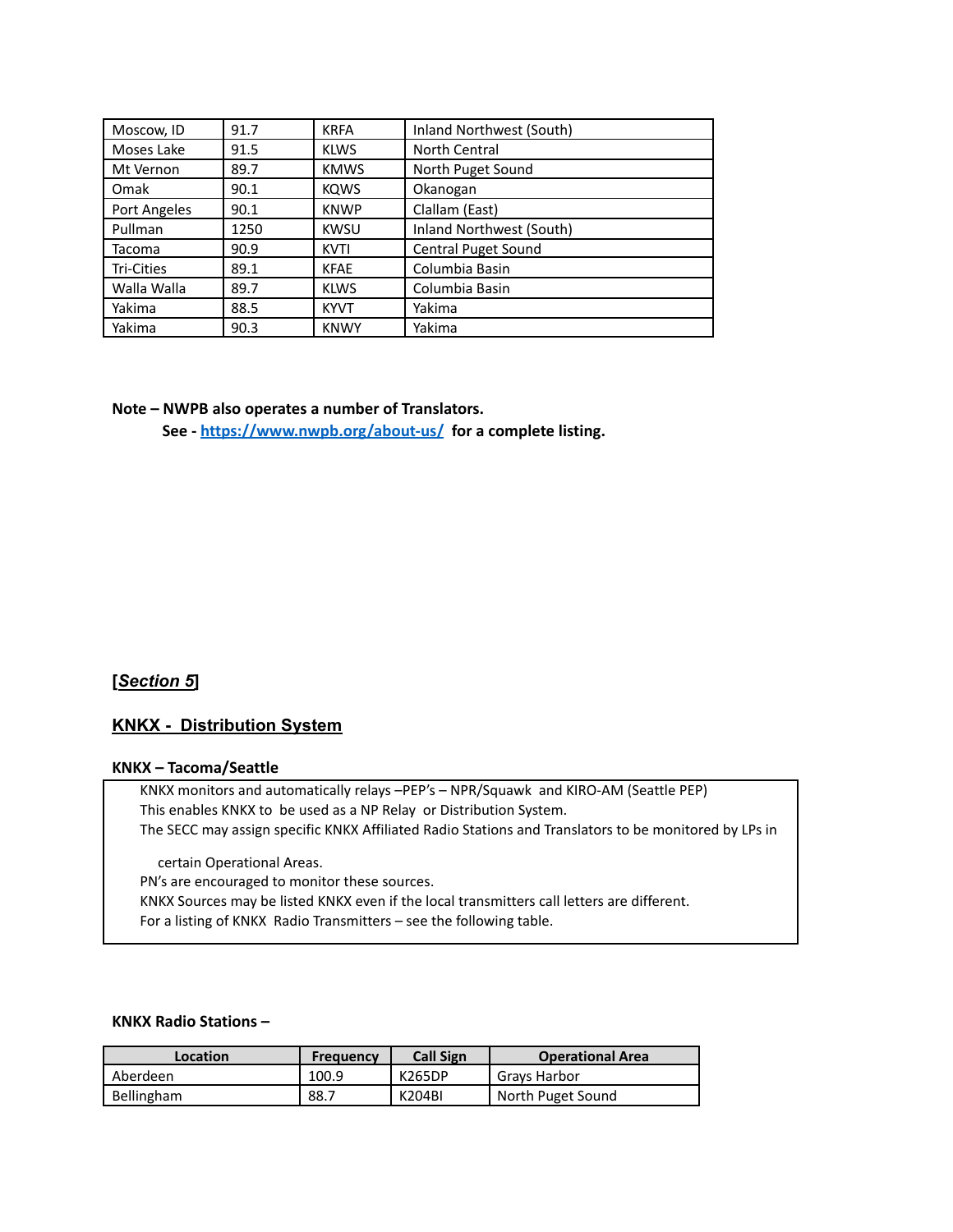| Longview               | 104.7 | K284BM        | Cowlitz/Wahkiakum          |
|------------------------|-------|---------------|----------------------------|
| Olympia                | 90.1  | KPLI          | Mason/Thurston             |
| Port Angeles           | 89.3  | <b>KVIX</b>   | Clallam East               |
| Raymond                | 90.7  | <b>K214FI</b> | Grays Harbor               |
| Seattle                | 88.5  | KNKX          | <b>Central Puget Sound</b> |
| Sedro-Wooley/Mt Vernon | 88.9  | <b>KPLK</b>   | North Puget Sound          |

## **[***Section 6***]**

# **KPBX - Distribution System**

#### **KPBX (Spokane Public Radio)**

KPBX monitors and automatically relays –PEP's – NPR/Squawk and Sirius/XM This enables KPBX to be used as a NP Relay or Distribution System. The SECC may assign specific KBPX Affiliated Radio Stations and Translators to be monitored by LPs in

certain Operational Areas.

PN's are encouraged to monitor these sources.

KPBX Sources may be listed KPBX even if the local transmitters call letters are different.

For a listing of KPBX Radio Transmitters – see the following table.

#### **KPBX Radio Stations –**

| Location             | <b>Frequency</b> | <b>Call Sign</b> | <b>Operational Areas</b> |
|----------------------|------------------|------------------|--------------------------|
| Bonners Ferry, Idaho | 92.1             | <b>KIBX</b>      | Inland Northwest         |
| <b>Brewster</b>      | 91.9             | <b>KPBW</b>      | Okanogan                 |
| <b>Grand Coulee</b>  | 91.9             | <b>K220DV</b>    | North Central            |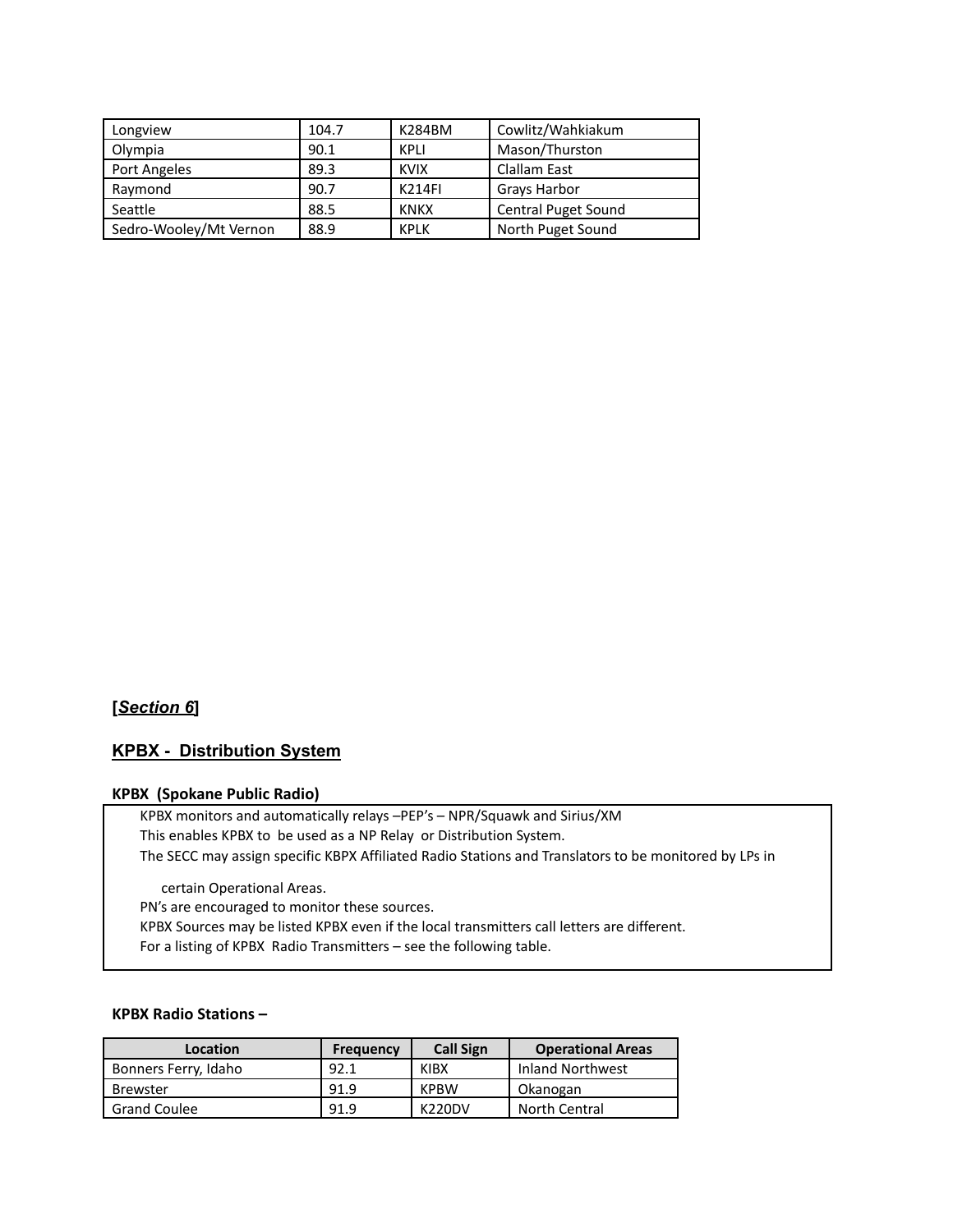| Kellogg, Idaho    | 89.3 | KLGG        | <b>Inland Northwest</b> |
|-------------------|------|-------------|-------------------------|
| Omak              | 88.5 | <b>KOMQ</b> | Okanogan                |
| Oroville/Tonasket | 90.9 | <b>KPBG</b> | Okanogan                |
| Spokane           | 91.1 | <b>KPBX</b> | <b>Inland Northwest</b> |
| St Maries, Idaho  | 92.1 | <b>KXJO</b> | <b>Inland Northwest</b> |
| Twisp             | 91.1 | <b>KTWP</b> | Okanogan                |

# **[Section 7]**

## **TAB-C5B - MONITORING TABLES FOR LP STATIONS**

This Tab, generally, contains two tables per Operational Area (*Some Operational Areas may have additional tables to provide clarity*) Table of LP Stations and their **required** Monitoring Assignments Table of Contact Information for the LP Stations as well as applicable LECC Chair

## **OPERATIONAL AREA - LP MONITORING ASSIGNMENT TABLE - COLUMN GUIDE**

| Column | Label       | <b>Explanation</b>                      |
|--------|-------------|-----------------------------------------|
|        | OP AREA     | Operational Area (See Tab 3/C4 for map) |
|        | CALL        | Call letters of the Station             |
|        | <b>FREO</b> | Frequency of the Station                |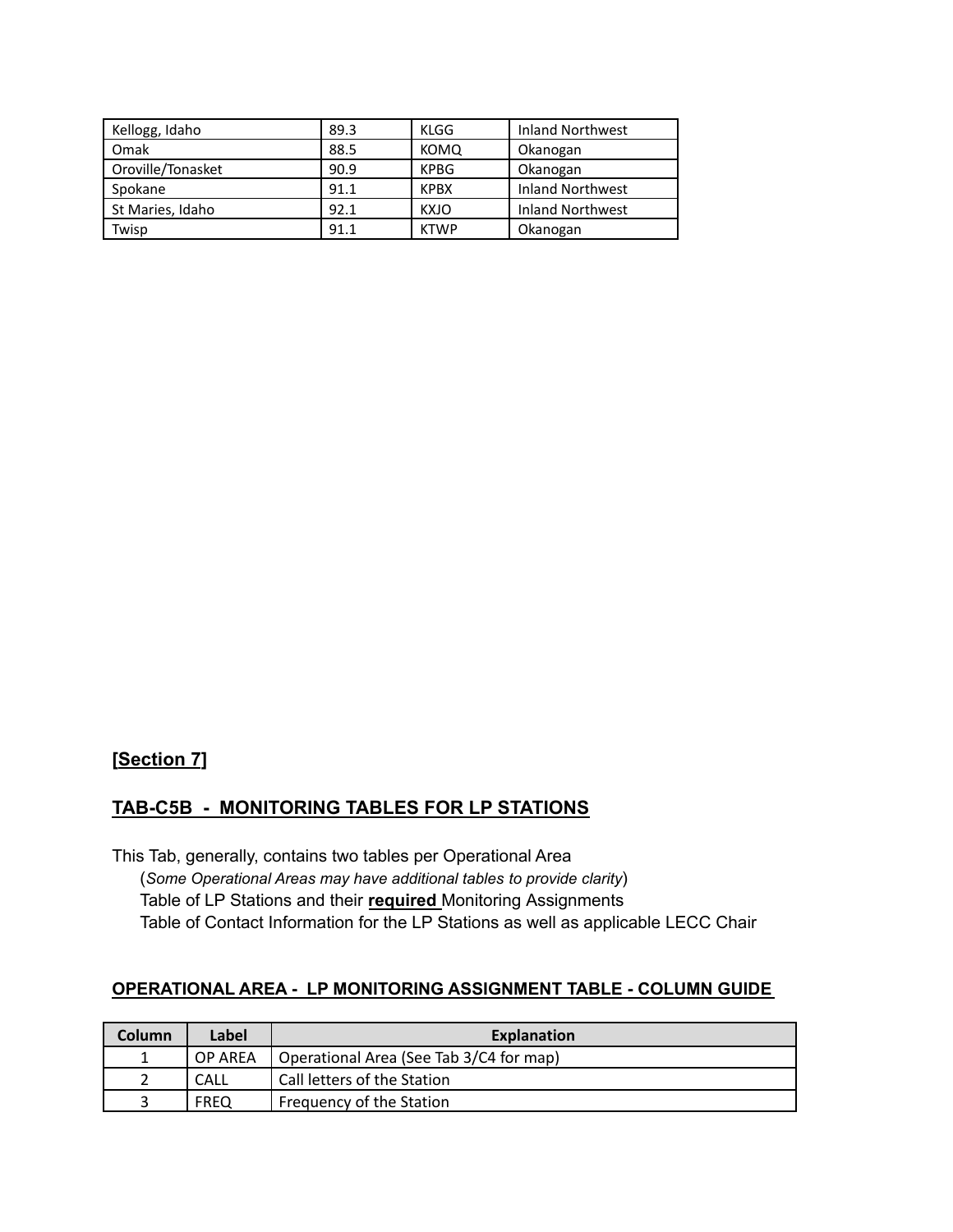| $\overline{4}$ | $MON-1$ | <b>First Required Source Monitor -</b>            |
|----------------|---------|---------------------------------------------------|
|                |         | Must be a PEP, NP or other acceptable to the SECC |
| 5              | $MON-2$ | Second Required Source Monitor -                  |
|                |         | Must be a PEP, NP or other acceptable to the SECC |
| 6              | MON-3   | First Recommended Source - NWS                    |
|                | $MON-4$ | Second Recommended Source - SRN                   |
| 9              | MON-5   | Third Recommended Source - LRN                    |
| 10             | MON-6   | <b>Station Option</b>                             |

Any deviation from these Monitoring Assignments **must** be approved in writing by the SECC.

**It is important for LPs to automatically relay NWS, State and Local sources as soon as possible for the benefit of those stations that are depending on them to receive the alerts.**

**Additionally – LPs should follow the guidelines found in Tab-B7 regarding which Event Codes should be automatically forwarded.**

# OPERATIONAL AREA - CONTACT INFORMATION TABLE

Below the Monitoring Assignment Table is an additional Table containing contact information for each of the LPs as well as a contact for the Operational Area LECC Chair.

It is the responsibility of each LECC to notify the SECC regarding corrections, updates and changes so that the appropriate WA-PAWS Tab can be updated.

# **[Section 8]**

# **TAB-5C – MONITORING SOURCES FOR PN STATIONS**

This Tab has one table per Operational Area (S*ome areas may have additional tables to provide clarity*)

The Table includes -

- o A list of LP Stations, two of which are to be monitored
- o Location of the SRN Transmitter location
- o Frequency and location of the Operational Area LRN
- o Frequency and location of the NWS Transmitters serving the area

# **OPERATIONAL AREA - MONITORING SOURCE TABLE COLUMN GUIDE**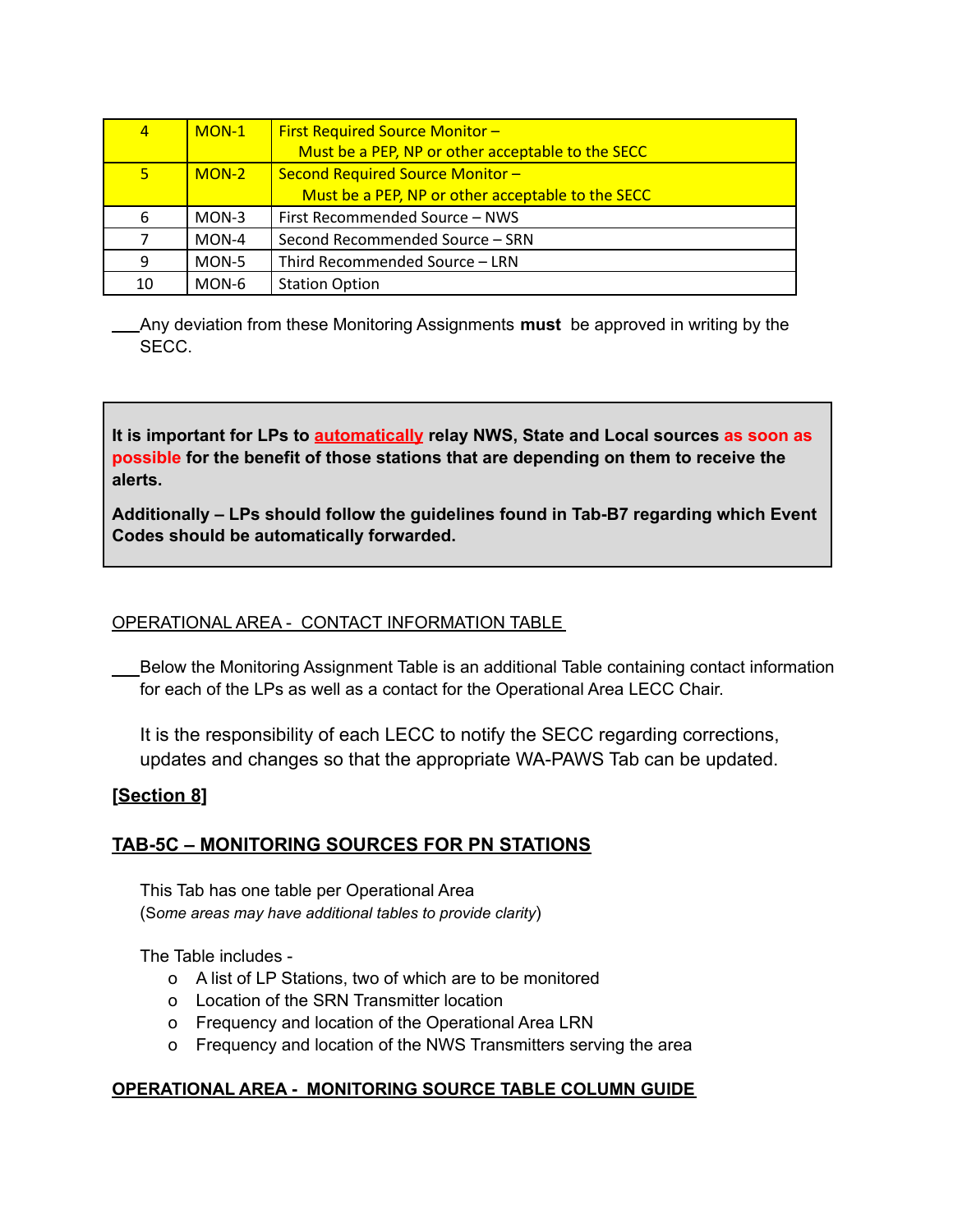| Column         | Label                     | <b>Explanation</b>                                            |
|----------------|---------------------------|---------------------------------------------------------------|
| 1              | <b>OPERATIONAL AREA</b>   | The name of the Operational Area $-$ (See Tab 3/B9 for Map)   |
|                | & REVISION DATE           | The date this information was updated                         |
| $\overline{2}$ | <b>COUNTIES</b>           | Counties within the Operational Area - (See Tab 3/B9 for Map) |
| 3              | <b>DESIG</b>              | The facility designation                                      |
| 4              | <b>CALL</b>               | <b>Call Letters</b>                                           |
| 5.             | <b>FREQ</b>               | Frequency                                                     |
| 6              | <b>LOCATION</b>           | Location of the monitored station                             |
| 7              | SRN & LOCATION            | <b>State Relay Network location</b>                           |
| 9              | LRN & LOCATION            | Local Relay Network location                                  |
| 10             | <b>NWR &amp; LOCATION</b> | NOAA Weather Radio transmitter frequency and location         |
| 11             | <b>NOTES</b>              | <b>SECC Remarks</b>                                           |

# **[Section 9]**

## **IMPORTANT INFORMATION FOR ALL PARTICIPATING NATIONAL (PN) FACILITIES**

# o The SECC only 'assigns' Monitoring Assignments for Local Primary and Distribution Facilities.

o For PN facilities, the choice of what is monitored is determined by the participants, provided they follow these guidelines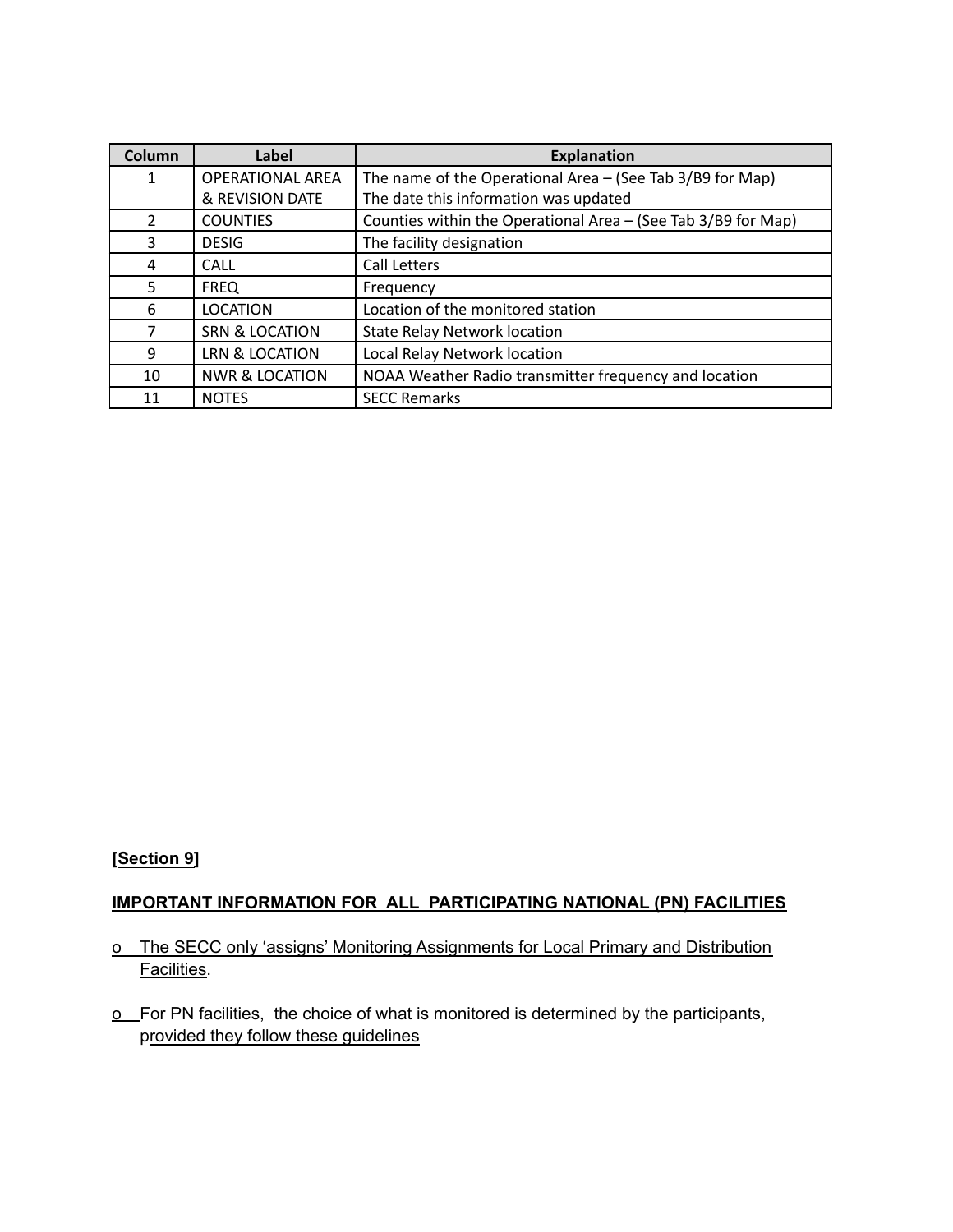- All Participating Facilities must monitor TWO Local Primary (LP) facilities within their Operational Area. They are encouraged to monitor the LP's that provide the best consistent message quality – 24/7.
- Participants may, and are encouraged to, monitor the same-sources as the LP's to enhance the viability of the system.
- Participants are also encouraged to monitor the SRN in order to receive State EAS Messages.
- **•** Participants are also encouraged to monitor the LRN serving their Operational Area to receive Operational Area level Messages.
- Participants are highly encouraged to monitor the NWR facility in their Operational Area since a high percentage of Alerts and Warnings are weather related.
- **•** It is important to understand that NWS will often broadcast specific area warnings via their transmitters in adjacent areas where broadcasters may have coverage via their main-stations and/or translators etc. In these cases, Participants are encouraged to monitor these additional NWR facilities and forward those messages as well. (e.g. – coastal warnings on the Olympia NWR station)
- o Reporting of what is monitored is a function of the FCC's EAS Test Reporting System (ETRS)
- o Message Originators need to know that stations will be forwarding their messages. Therefore, It is important to remember that all EAS Encoders need to be programmed to include all the counties within each Operational Area (OA). Should a station cover more than one OA, those counties should be included as well.

## **[Section 10]**

## **ANTENNA RECOMMENDATIONS FOR OFF-AIR SOURCES**

The receivers used to receive signals from various sources are often located near their companion EAS equipment – within - a building or structure. These structures tend to attenuate the received signal yielding poor audio quality that should be avoided. The solution to this problem is to, always, **strive to**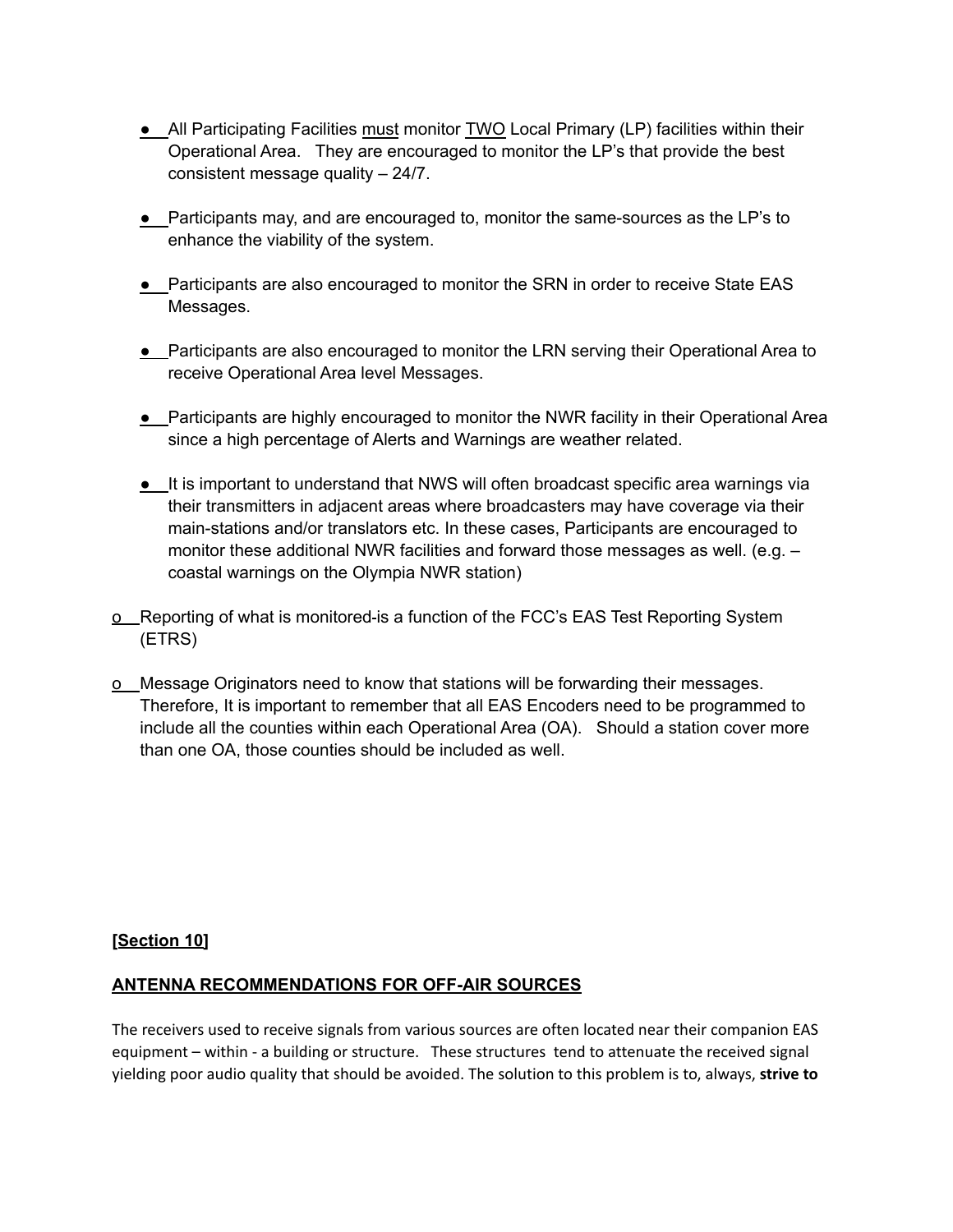**mount all receiving antennas outside of these structures and as high as possible.** Indoor antennas for ANY frequencies should be avoided.

Technical Questions should be addressed to the SECC Technical Committee via the State EAS Remailer.

Failure to use an outside antenna is not a valid excuse for being unable to receive a consistently high**quality signal.**

| <b>Antenna Recommendations</b>                                                                      |
|-----------------------------------------------------------------------------------------------------|
| A 'Loop' Antenna mounted outside, on the roof, of a structure will yield                            |
| superior results and is highly recommended.                                                         |
| For an FM station with a strong signal -an omni-directional antenna such as                         |
| a, vertically polarized, Discone should work well. For a distant FM                                 |
| station- a directional FM antenna is recommended, carefully aimed for the                           |
| best reception. A VHF TV antenna may work.                                                          |
| If the NWR signal is strong, then an omni-directional antenna such as the                           |
| Discone should work well. NOTE - The same, vertically polarized, antenna                            |
| used for receiving a strong FM can be used.                                                         |
|                                                                                                     |
| If the NWR signal is not strong (Yielding noise free reception) then a                              |
| directional VHF antenna should be used, carefully aimed for the best                                |
| reception. A VHF TV antenna may work, however, it may need to be                                    |
| vertically polarized.                                                                               |
| If the SRN signal is strong, then an omni-directional antenna such as the,                          |
| vertically polarized, Discone should work well. NOTE - The same antenna                             |
| used for receiving a strong FM can be used.                                                         |
|                                                                                                     |
| If the SRN signal is not strong (yielding noise free reception) then a                              |
| directional VHF antenna, such as a Yagi, should be used, carefully aimed for<br>the best reception. |
| It should be noted that LRNs can be on VHF or UHF Frequencies. The                                  |
| Participant can obtain this information from their LECC or local Emergency                          |
| Management.                                                                                         |
|                                                                                                     |
| If the LRN signal is strong, the same, vertically polarized, antenna used for                       |
| other sources can be used.                                                                          |
|                                                                                                     |
| If the LRN signal is not strong (yielding noise free reception) then use a                          |
| directional antenna, chosen for the band of frequencies used (VHF or UHF)                           |
| carefully aimed for the best reception.                                                             |
|                                                                                                     |

# *[Section 11]*

# **TERMS AND ABBREVIATIONS**

The following are Terms and Abbreviations used in these Tabs. For additional information, see Tab-F1.